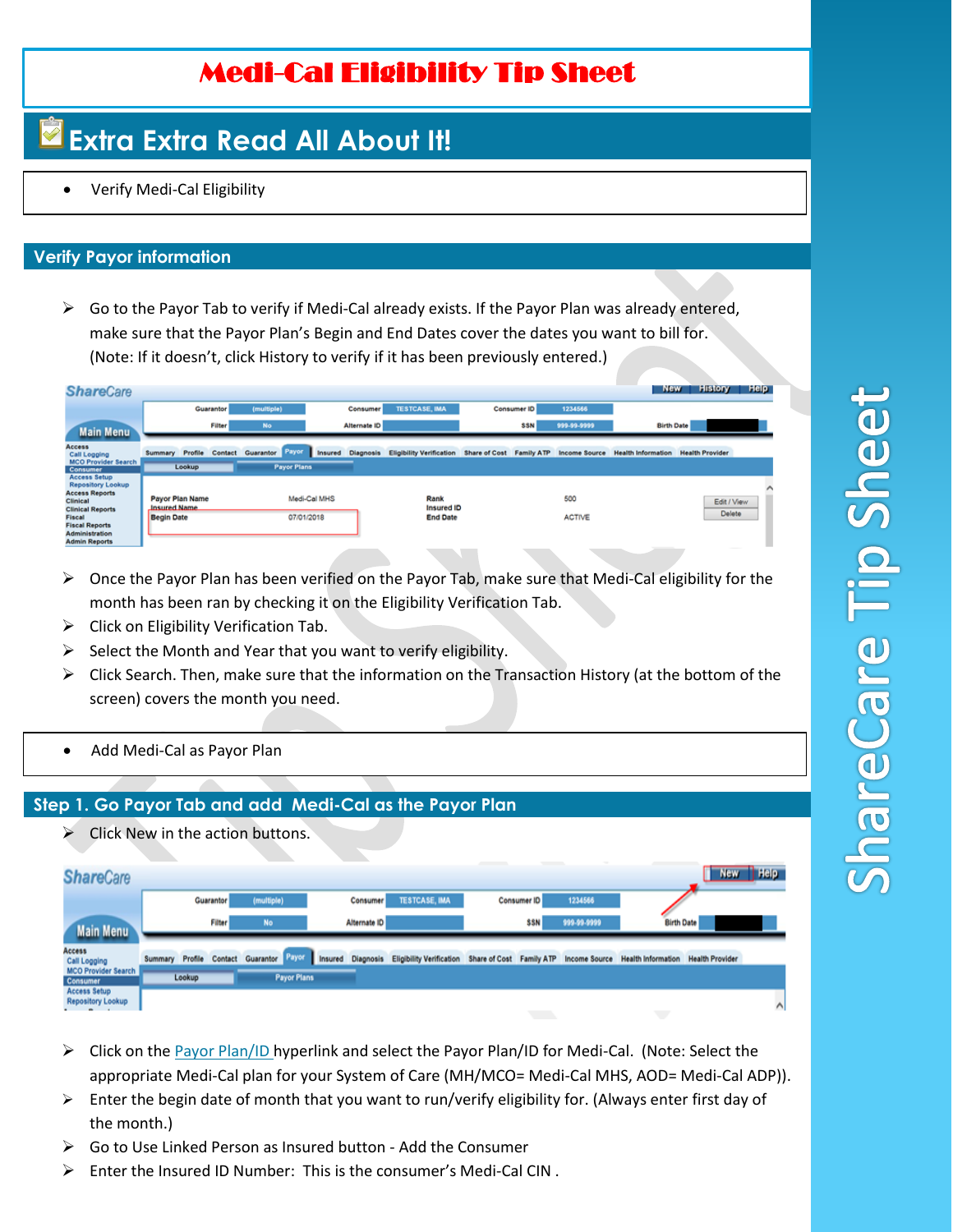- ➢ Consumer Relation to Insured: Self
- ➢ Click Add.

| <b>ShareCare</b>                                                                                 |                                                                 |                                   |                      |                                                     | <b>Close</b>      | Add Clear Spell Help                                                                                                 |  |
|--------------------------------------------------------------------------------------------------|-----------------------------------------------------------------|-----------------------------------|----------------------|-----------------------------------------------------|-------------------|----------------------------------------------------------------------------------------------------------------------|--|
|                                                                                                  | Guarantor                                                       | (multiple)<br>Consumer            | <b>TESTCASE, IMA</b> | Consumer ID                                         | 1234566           |                                                                                                                      |  |
| <b>Main Menu</b>                                                                                 | Filter                                                          | No<br>Alternate ID                |                      | <b>SSN</b>                                          | 999-99-9999       | <b>Birth Date</b>                                                                                                    |  |
| Access<br>Call Logging<br><b>MCO Provider Search</b>                                             | Summary Profile<br>Contact Guarantor<br>Lookup                  | Payor<br><b>Payor Plans</b>       |                      |                                                     |                   | Insured Diagnosis Eligibility Verification Share of Cost Family ATP Income Source Health Information Health Provider |  |
| Consumer<br><b>Access Setup</b><br><b>Repository Lookup</b><br><b>Access Reports</b><br>Clinical | <b>Payor Plan</b>                                               | Medi-Cal MHS                      |                      | Payor Plan ID                                       | 10                |                                                                                                                      |  |
| <b>Clinical Reports</b><br>Fiscal<br><b>Fiscal Reports</b><br>Administration                     | <b>Payor Group</b><br><b>Begin Date</b><br><b>Payor Ranking</b> | Medi-Cal MHS<br>07/01/2018<br>500 | <b>End Date</b>      | <b>Plan Group Number</b>                            |                   |                                                                                                                      |  |
| <b>Admin Reports</b>                                                                             | <b>Group Name</b><br><b>Coverage Code</b>                       |                                   |                      | <b>Card Issue Date</b><br><b>Termination Reason</b> |                   |                                                                                                                      |  |
|                                                                                                  | <b>General Telephone</b>                                        | ext.                              |                      | Pre-Cert MH/SA Telephone                            | SELECT REASON V * | ext.                                                                                                                 |  |
|                                                                                                  | Use Linked Person As Insured                                    |                                   |                      |                                                     |                   |                                                                                                                      |  |
|                                                                                                  | <b>Insured Last Name</b><br><b>Insured ID Number</b>            |                                   |                      | <b>Insured ID</b><br>Use Insured SSN                |                   |                                                                                                                      |  |
|                                                                                                  | <b>Consumer Relation to Insured</b><br><b>Notes</b>             | <b>SELECT RELATION</b>            | ⊽∗                   | $\scriptstyle\wedge$                                |                   |                                                                                                                      |  |
|                                                                                                  |                                                                 |                                   |                      |                                                     |                   |                                                                                                                      |  |
|                                                                                                  |                                                                 |                                   |                      |                                                     |                   |                                                                                                                      |  |

• Run/verify Medi-Cal eligibility

### **Step 2. Go to Eligibility Verification Tab to run/verify Medi-Cal eligibility**

- ➢ Select the Month and Year that you want to run/verify eligibility for.
- ➢ Click Search.

| <b>ShareCare</b>                                                                                                                                                                                    |         |         |        |                   |                |                                    |          |                                                   |                                    |             |                          |                 |                           | <b>Search</b>          | <b>Help</b> |
|-----------------------------------------------------------------------------------------------------------------------------------------------------------------------------------------------------|---------|---------|--------|-------------------|----------------|------------------------------------|----------|---------------------------------------------------|------------------------------------|-------------|--------------------------|-----------------|---------------------------|------------------------|-------------|
| <b>Main Menu</b>                                                                                                                                                                                    |         |         | Filter | No                |                |                                    | Consumer | <b>TESTCASE, IMA</b>                              |                                    | Consumer ID |                          | 1234566         | Date Of Birth             |                        |             |
| <b>Access</b><br><b>Call Logging</b>                                                                                                                                                                | Summary | Profile |        | Contact Guarantor | Payor          |                                    |          | <b>Insured</b> Diagnosis Eligibility Verification |                                    |             | Share of Cost Family ATP | Income Source   | <b>Health Information</b> | <b>Health Provider</b> |             |
| <b>MCO Provider Search</b><br>Consumer                                                                                                                                                              |         | Load    |        |                   | <b>Process</b> |                                    |          |                                                   |                                    |             |                          |                 |                           |                        |             |
| <b>Access Setup</b><br><b>Repository Lookup</b><br><b>Access Reports</b><br>Clinical<br><b>Clinical Reports</b><br>Fiscal<br><b>Fiscal Reports</b><br><b>Administration</b><br><b>Admin Reports</b> |         |         |        |                   |                | <b>Last Name TESTCASE</b><br>Month |          | <b>Consumer Lookup</b><br>July<br>×               | <b>Consumer ID 1234566</b><br>Year |             | $2018$ $\vee$            | Advanced Search |                           |                        | ^           |

- $\triangleright$  Click on the Payor Plan hyperlink and select the Payor Plan for Medi-Cal.
- ➢ (If there is no payor plan attached, you will have to go back to the Payor tab and ensure that the payor plan effective date includes the month/year that you are trying to run/ verify).
- ➢ Click on the Facility hyperlink and select your facility.
- ➢ Click Add.

|                                                        |                    | <b>Service Month</b> | <b>July 2918</b>  |                |                           |             |                                 |                                                |                   |                 |                   |               |                                                                           |
|--------------------------------------------------------|--------------------|----------------------|-------------------|----------------|---------------------------|-------------|---------------------------------|------------------------------------------------|-------------------|-----------------|-------------------|---------------|---------------------------------------------------------------------------|
| <b>Main Menu</b>                                       |                    | Filter               | No.               |                |                           | Consumer    | <b>TESTCASE IMA</b>             |                                                | Consumer ID       | 1234566         |                   | Date Of Birth |                                                                           |
| Access<br><b>Call Logging</b>                          | Profile<br>Summary |                      | Contact Guarantor | Payor          | <b>Insured</b>            | Diagnosis   | <b>Eligibility Verification</b> |                                                |                   |                 |                   |               | Share of Cost Family ATP Income Source Health Information Health Provider |
| <b>MCO Provider Search</b><br>Consumer<br>Access Setup | Load               |                      |                   | <b>Process</b> |                           |             |                                 |                                                |                   |                 |                   |               |                                                                           |
| <b>Repository Lookup</b><br><b>Access Reports</b>      |                    |                      |                   |                |                           |             |                                 |                                                |                   |                 |                   |               |                                                                           |
| "Unical<br><b>Clinical Reports</b>                     |                    |                      |                   |                |                           |             | <b>Consumer Lookup</b>          |                                                |                   |                 |                   |               |                                                                           |
| <b>Incal</b><br>lacal Reports                          |                    |                      |                   |                | <b>Last Name TESTCASE</b> |             |                                 | <b>Consumer ID 1234566</b>                     |                   | Advanced Search |                   |               |                                                                           |
| Administration<br><b>Admin Reports</b>                 |                    |                      |                   |                | Month                     | July        | $\checkmark$                    | Year                                           | $2018$ $\vee$     |                 |                   |               |                                                                           |
|                                                        |                    |                      |                   |                |                           |             |                                 | <b>Eligibility Verification</b>                |                   |                 |                   |               |                                                                           |
|                                                        | Payor Plan         |                      |                   |                | Medi-Cal MHS              |             |                                 | <b>Insured ID</b>                              |                   |                 |                   |               |                                                                           |
|                                                        | Date Of Service    |                      |                   |                | 07/01/2018                | Payor Plan: |                                 | Date Of Birth                                  |                   |                 |                   |               |                                                                           |
|                                                        | Facility           |                      |                   |                |                           |             |                                 | <b>EDI Number</b>                              |                   |                 |                   |               |                                                                           |
|                                                        | Card Issue Date    |                      |                   |                | 08/28/2018                |             |                                 |                                                |                   |                 |                   |               |                                                                           |
|                                                        |                    |                      |                   |                |                           |             |                                 | <b>Active Consumer Payor Plans [July 2018]</b> |                   |                 |                   |               |                                                                           |
|                                                        | Payor Plan         |                      |                   |                | <b>Insured ID</b>         |             | <b>Plan Rank</b>                |                                                | <b>EVC Number</b> |                 | <b>Begin Date</b> |               | <b>End Date</b>                                                           |
|                                                        | Medi-Cal MHS       |                      |                   |                |                           |             | 500                             |                                                | [None]            |                 | 07/01/2018        |               |                                                                           |
|                                                        |                    |                      |                   |                |                           |             |                                 | <b>Transaction History [July 2018]</b>         |                   |                 |                   |               |                                                                           |
|                                                        |                    |                      |                   |                |                           |             |                                 |                                                |                   |                 |                   |               |                                                                           |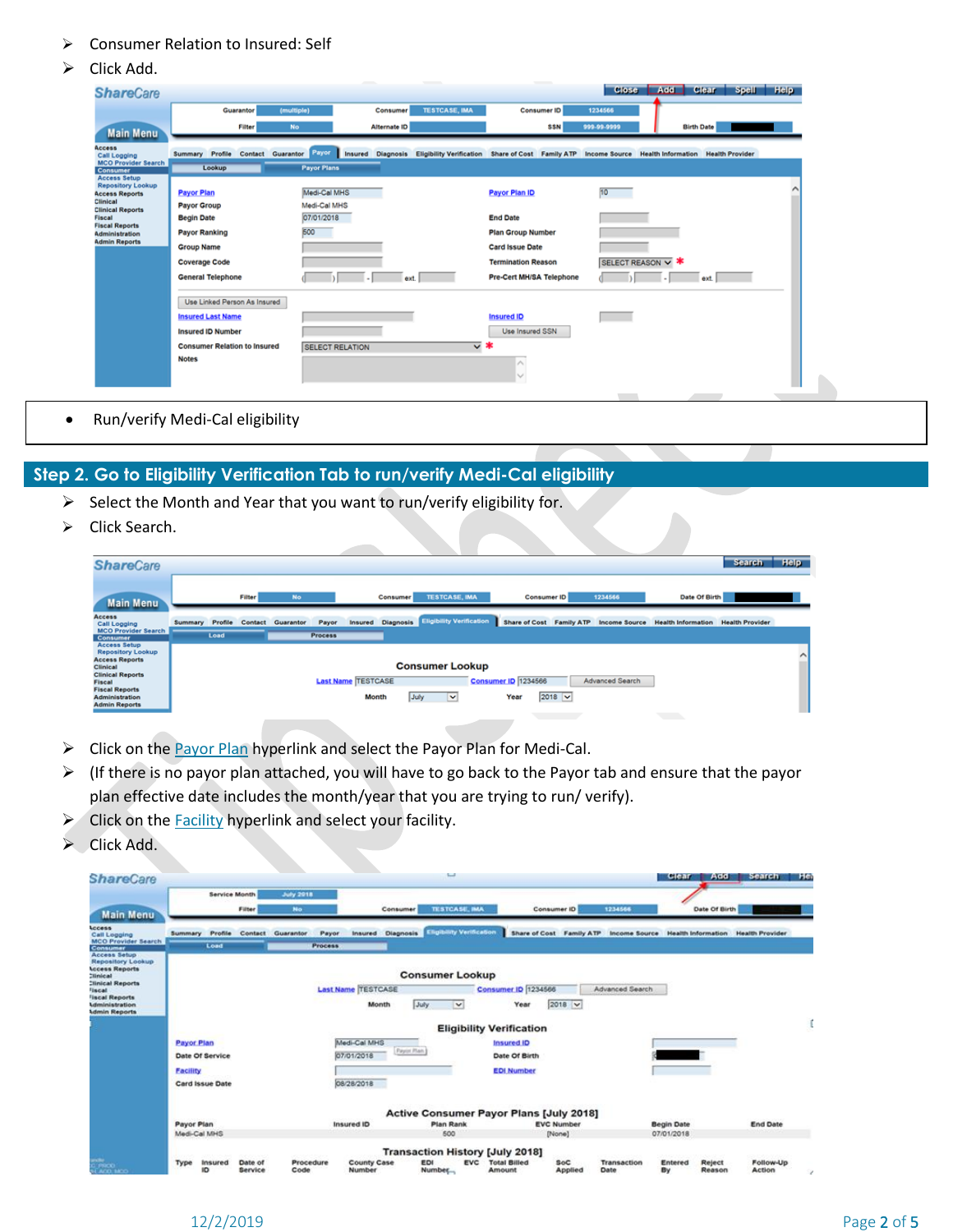- ➢ Once added, confirm that the eligibility month you ran/verified appears on the Transaction History part of the screen.
- ➢ Click the Process flag.

| <b>ShareCare</b>                                             |                |         |         |           |                |                                    |          |                                           |                                    |               |                                        |                           | <b>Search</b>          | <b>Help</b> |
|--------------------------------------------------------------|----------------|---------|---------|-----------|----------------|------------------------------------|----------|-------------------------------------------|------------------------------------|---------------|----------------------------------------|---------------------------|------------------------|-------------|
| <b>Main Menu</b>                                             |                |         | Filter  | No.       |                |                                    | Consumer | <b>TESTCASE, IMA</b>                      |                                    | Consumer ID   | 1234566                                | Date Of Birth             |                        |             |
| Access<br><b>Call Logging</b><br><b>MCO Provider Search</b>  | <b>Summary</b> | Profile | Contact | Guaranter | Payer          | Insured                            |          | <b>Diagnosis</b> Eligibility Verification |                                    |               | Share of Cost Family ATP Income Source | <b>Health Information</b> | <b>Health Provider</b> |             |
| Consumer<br><b>Access Setup</b><br><b>Repository Lookup</b>  |                | Load    |         |           | <b>Process</b> |                                    |          |                                           |                                    |               |                                        |                           |                        |             |
| <b>Access Reports</b><br>Clinical<br><b>Clinical Reports</b> |                |         |         |           |                |                                    |          | <b>Consumer Lookup</b>                    |                                    |               |                                        |                           |                        |             |
| Fiscal<br><b>Fiscal Reports</b><br><b>Administration</b>     |                |         |         |           |                | <b>Last Name TESTCASE</b><br>Month |          | August<br>$\overline{\mathbf{v}}$         | <b>Consumer ID 1234566</b><br>Year | $2018$ $\vee$ | Advanced Search                        |                           |                        |             |
| <b>Admin Reports</b>                                         |                |         |         |           |                |                                    |          |                                           |                                    |               |                                        |                           |                        |             |
|                                                              |                |         |         |           |                |                                    |          |                                           |                                    |               |                                        |                           |                        |             |

- ➢ After clicking Process, the Pending EDI Transaction screen will appear.
- ➢ Ensure all consumer information is correct. Then, Click Process.

| <b>Main Menu</b>                                                                                                 | Filter<br><b>No</b>                                                                                                                                            |                                              |                                                                                  |                                                                           |                 |  |  |
|------------------------------------------------------------------------------------------------------------------|----------------------------------------------------------------------------------------------------------------------------------------------------------------|----------------------------------------------|----------------------------------------------------------------------------------|---------------------------------------------------------------------------|-----------------|--|--|
| Scheduler<br>Call Logging<br><b>MCO Provider Search</b>                                                          | Summary Profile Contact Guarantor<br>Load                                                                                                                      | Insured Diagnosis<br>Payor<br><b>Process</b> | <b>Eligibility Verification</b>                                                  | Share of Cost Family ATP Income Source Health Information Health Provider |                 |  |  |
| Consumer<br><b>Access Setup</b><br><b>Repository Lookup</b>                                                      |                                                                                                                                                                |                                              | <b>Pending EDI Transactions</b>                                                  |                                                                           |                 |  |  |
| <b>Access Reports</b>                                                                                            | Consumer                                                                                                                                                       | Card Issue Date                              | <b>Transaction Type</b>                                                          | <b>Entered By</b>                                                         | Delete?         |  |  |
| Clinical<br><b>Clinical Reports</b><br>Fiscal<br><b>Fiscal Reports</b><br>Administration<br><b>Admin Reports</b> | TESTCASE, IMA [1234566]<br>Date of Birth:<br>Insured ID Number:<br><b>Service Date:</b><br>Procedure Code:<br><b>County Case Number:</b><br><b>EDI Number:</b> | 08/17/2018                                   | Eligibility Verification<br>09/20/19:01<br>5409091200<br>08/01/2018<br>000000795 | Collins, Michelle [mcollins]                                              | Delete          |  |  |
|                                                                                                                  |                                                                                                                                                                |                                              | <b>Processed EDI Transactions</b>                                                |                                                                           |                 |  |  |
|                                                                                                                  | Consumer                                                                                                                                                       | Card Issue Date                              | <b>Transaction Type</b>                                                          | <b>Entered By</b>                                                         | Commit / Delete |  |  |

➢ You will, then, receive a message from the website asking if you want to process the pending transaction. ➢ Click Ok.

| <b>ShareCare</b>                                                                                            |                                                                                                                                                                                     |                         |                                                                                               |                                                                           | <b>Process Field</b>   |
|-------------------------------------------------------------------------------------------------------------|-------------------------------------------------------------------------------------------------------------------------------------------------------------------------------------|-------------------------|-----------------------------------------------------------------------------------------------|---------------------------------------------------------------------------|------------------------|
| <b>Main Menu</b>                                                                                            | Filter                                                                                                                                                                              | No                      |                                                                                               |                                                                           |                        |
| <b>Access</b><br>Scheduler<br><b>Call Logging</b><br><b>MCO Provider Search</b><br>Consumer                 | Summary Profile<br>Contact Guarantor<br>Load                                                                                                                                        | Payor<br><b>Process</b> | <b>Eligibility Verification</b><br><b>Insured</b> Diagnosis                                   | Share of Cost Family ATP Income Source Health Information Health Provider |                        |
| <b>Access Setup</b><br><b>Repository Lookup</b><br><b>Access Reports</b><br><b>Clinical</b>                 | Consumer                                                                                                                                                                            | <b>Card Issue Date</b>  | <b>Pending EDI Transactions</b><br><b>Transaction Type</b>                                    | <b>Entered By</b>                                                         | Delete?                |
| <b>Clinical Reports</b><br>Fiscal<br><b>Fiscal Reports</b><br><b>Administration</b><br><b>Admin Reports</b> | <b>TESTCASE, IMA [1234566]</b><br>Date of Birth:<br><b>Insured ID Number:</b><br><b>Service Date:</b><br><b>Procedure Code:</b><br><b>County Case Number:</b><br><b>EDI Number:</b> | 08/17/2018              | <b>Eligibility Verification</b><br>es ponsas -<br><b>CENTRALIA</b><br>08/01/2018<br>000000795 | Collins, Michelle [mcollins]                                              | <b>Delete</b>          |
|                                                                                                             | Consumer                                                                                                                                                                            |                         | <b>Processed EDI Transactions</b><br>Hessage from webpage                                     | <b>Entered By</b><br>x1                                                   | <b>Commit / Delete</b> |
|                                                                                                             |                                                                                                                                                                                     |                         | Attempt to process the listed pending transactions?<br>$\alpha$                               | Cancel                                                                    |                        |

- ➢ The Processed EDI Transactions will return the consumer's eligibility information, which appears on the Response Message.
- ➢ If you want to Commit this information (i.e. the patient has active Medi-Cal coverage, and you want to bill Medi-Cal), click Commit.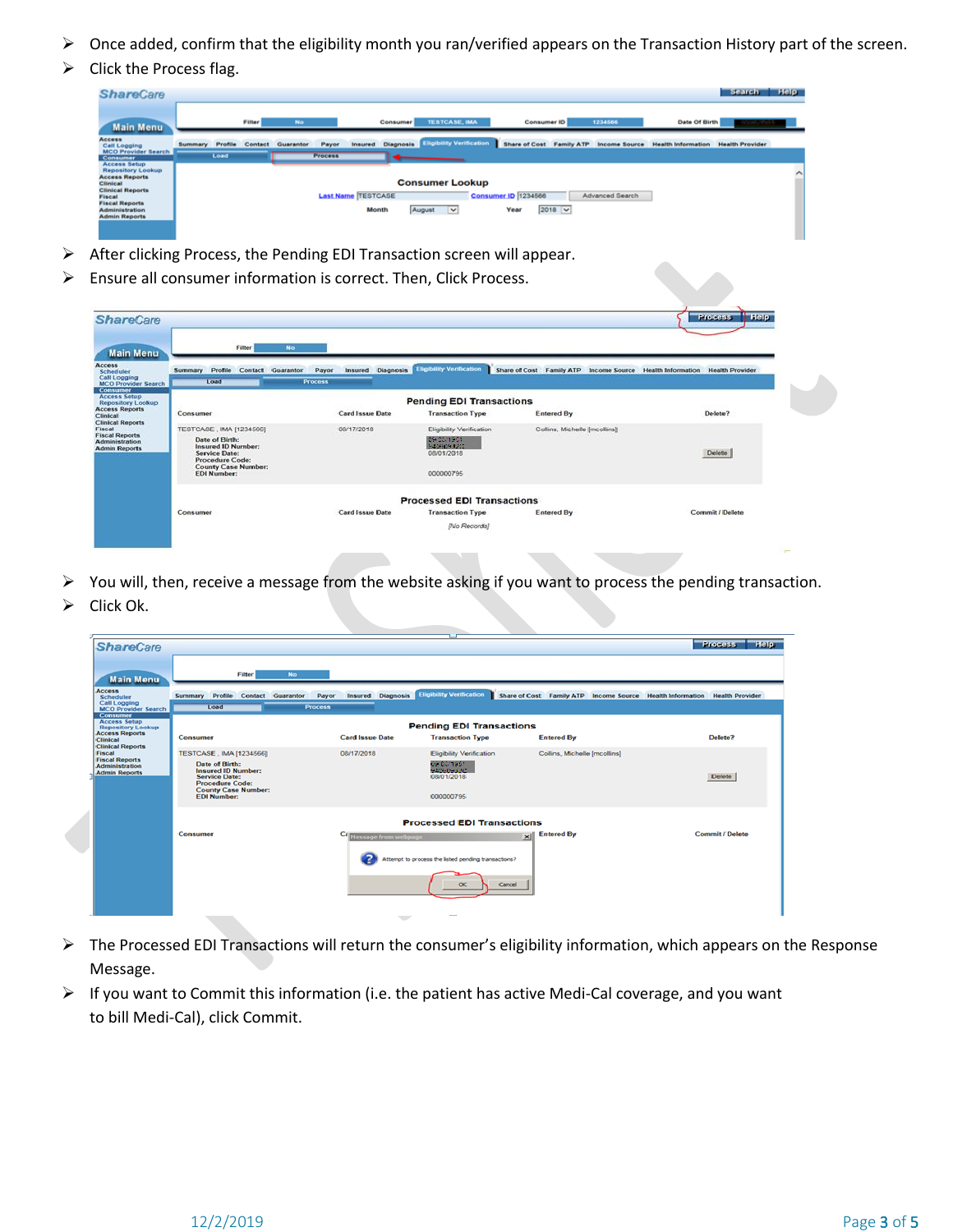|                                                                        |                                                                                                                                                                                                                                                                                                                    |                          |                                                |                                                                           | Cancel Help        |
|------------------------------------------------------------------------|--------------------------------------------------------------------------------------------------------------------------------------------------------------------------------------------------------------------------------------------------------------------------------------------------------------------|--------------------------|------------------------------------------------|---------------------------------------------------------------------------|--------------------|
| <b>ShareCare</b>                                                       |                                                                                                                                                                                                                                                                                                                    |                          |                                                |                                                                           |                    |
| <b>Main Menu</b>                                                       | Filter<br><b>No</b>                                                                                                                                                                                                                                                                                                |                          |                                                |                                                                           |                    |
| <b>Access</b><br>Scheduler                                             | Summary<br>Profile<br>Contact Guarantor<br>Payor                                                                                                                                                                                                                                                                   | <b>Insured</b> Diagnosis | <b>Eligibility Verification</b>                | Share of Cost Family ATP Income Source Health Information Health Provider |                    |
| Call Logging<br><b>MCO</b> Provider Search                             | Load<br><b>Process</b>                                                                                                                                                                                                                                                                                             |                          |                                                |                                                                           |                    |
| Consumer<br><b>Access Setup</b><br><b>Repository Lookup</b>            |                                                                                                                                                                                                                                                                                                                    |                          | <b>Pending EDI Transactions</b>                |                                                                           |                    |
| <b>Access Reports</b><br>Clinical                                      | Consumer                                                                                                                                                                                                                                                                                                           | <b>Card Issue Date</b>   | <b>Transaction Type</b>                        | <b>Entered By</b>                                                         | Delete?            |
| <b>Clinical Reports</b><br>Fiscal                                      |                                                                                                                                                                                                                                                                                                                    |                          | <b>[No Records]</b>                            |                                                                           |                    |
| <b>Fiscal Reports</b><br><b>Administration</b><br><b>Admin Reports</b> |                                                                                                                                                                                                                                                                                                                    |                          | <b>Processed EDI Transactions</b>              |                                                                           |                    |
|                                                                        | Consumer                                                                                                                                                                                                                                                                                                           | <b>Card Issue Date</b>   | <b>Transaction Type</b>                        | <b>Entered By</b>                                                         | Commit I<br>Delete |
|                                                                        | <b>TESTCASE. IMA [1234566]</b>                                                                                                                                                                                                                                                                                     | 08/17/2018               | Eligibility Verification                       | Collins, Michelle [mcollins]                                              |                    |
|                                                                        | Date of Birth:<br><b>Insured ID Number:</b><br><b>Service Date:</b><br><b>Procedure Code:</b><br><b>County Case Number:</b>                                                                                                                                                                                        |                          | 109102-003<br><b>Success Des</b><br>08/01/2018 |                                                                           | Commit<br>Delete   |
|                                                                        | <b>FDI Number:</b><br>Response Message: CNTY CODE: 07. PRIMARY AID CODE: 6E. MEDICARE PART A AND B COVERED SVCS MUST BE BILLED TO MEDICARE BEFORE BILLING<br>MEDI-CAL. MEDICARE PART D COVERED DRUGS MUST BE BILLED TO THE PART D CARRIER BEFORE BILLING MEDI-CAL. CARRIER NAME: SILVERSCRIPT<br>INSURANCE CO. ID: |                          | 000000795                                      |                                                                           |                    |
|                                                                        |                                                                                                                                                                                                                                                                                                                    |                          | $\sim$                                         |                                                                           |                    |

- ➢ You will receive another message from the website asking if you want to commit the Processed EDI Transaction.
- $\triangleright$  Click Ok.
- $\triangleright$  If the patient DOES NOT have active Medi-Cal coverage, or you do not want to attach the information to the consumer's payor plan record. Click Delete.
- $\triangleright$  After Committing the eligibility, go back to the Payor tab and click Edit/View the Medi-Cal payor plan to see the EVC#, county code, and aid code information populated.

| <b>ShareCare</b>                                                         |                                                     |                                  |                      |                                                                     | <b>Close</b> | <b>Update</b><br>Clear <sup>1</sup> | Spell Help             |  |
|--------------------------------------------------------------------------|-----------------------------------------------------|----------------------------------|----------------------|---------------------------------------------------------------------|--------------|-------------------------------------|------------------------|--|
|                                                                          | Guarantor                                           | (multiple)<br>Consumer           | <b>TESTCASE, IMA</b> | <b>Consumer ID</b>                                                  | 1234566      |                                     |                        |  |
| <b>Main Menu</b>                                                         | Filter                                              | <b>Alternate ID</b><br><b>No</b> |                      | <b>SSN</b>                                                          | 999-99-9999  | <b>Birth Date</b>                   |                        |  |
| <b>Access</b><br>Scheduler                                               | Profile<br>Contact Guarantor<br>Summary             | Payor                            |                      | Insured Diagnosis Eligibility Verification Share of Cost Family ATP |              | Income Source Health Information    | <b>Health Provider</b> |  |
| Call Logging<br><b>MCO Provider Search</b><br><b>Consumer</b>            | Lookup                                              | <b>Payor Plans</b>               |                      |                                                                     |              |                                     |                        |  |
| <b>Access Setup</b><br><b>Repository Lookup</b><br><b>Access Reports</b> | Use Linked Person As Insured                        |                                  |                      |                                                                     |              |                                     |                        |  |
| Clinical<br><b>Clinical Reports</b>                                      | <b>Insured Last Name</b>                            | <b>TESTCASE</b>                  |                      | <b>Insured ID</b>                                                   | 268          |                                     |                        |  |
| Fiscal<br><b>Fiscal Reports</b>                                          | <b>Insured ID Number</b>                            |                                  |                      | <b>Use Insured SSN</b>                                              |              |                                     |                        |  |
| Administration<br><b>Admin Reports</b>                                   | <b>Consumer Relation to Insured</b><br><b>Notes</b> | Self                             | ত ≭                  |                                                                     |              |                                     |                        |  |
|                                                                          |                                                     |                                  |                      |                                                                     |              |                                     |                        |  |
|                                                                          |                                                     |                                  |                      |                                                                     |              |                                     |                        |  |
|                                                                          | <b>Assignment of Benefits</b><br><b>Begin Date</b>  |                                  | <b>End Date</b>      |                                                                     |              |                                     | Add                    |  |
|                                                                          |                                                     |                                  |                      |                                                                     |              |                                     |                        |  |
|                                                                          | <b>Release of Information</b><br><b>Begin Date</b>  | <b>SELECT AN OPTION</b>          | <b>End Date</b>      | $\overline{\mathbf{v}}$<br>эķ                                       |              |                                     | Add                    |  |
|                                                                          |                                                     |                                  |                      |                                                                     |              |                                     |                        |  |
|                                                                          | <b>Signature Source</b><br><b>Begin Date</b>        | <b>SELECT AN OPTION</b>          | <b>End Date</b>      |                                                                     | ত ≭          |                                     | Add                    |  |
|                                                                          |                                                     |                                  |                      |                                                                     |              |                                     |                        |  |

- ➢ If the Consumer has Medi-Cal with a Share of Cost (SOC): You will follow the same procedure of entering the payor plan, adding, processing, and committing the eligibility for the month/s you want to bill for.
- ➢ Once done, go back to the Payor tab and click the Additional Eligibility Information box to populate the eligibility month you ran.
- ➢ You will find that the EVC #, county code, and aid code fields DO NOT populate in the payor plan.
- ➢ Take the SOC amount and manually enter it in the EVC field of the payor plan and type in "SOC \$dollar amount" (ex: SOC \$600). Then, click Update.